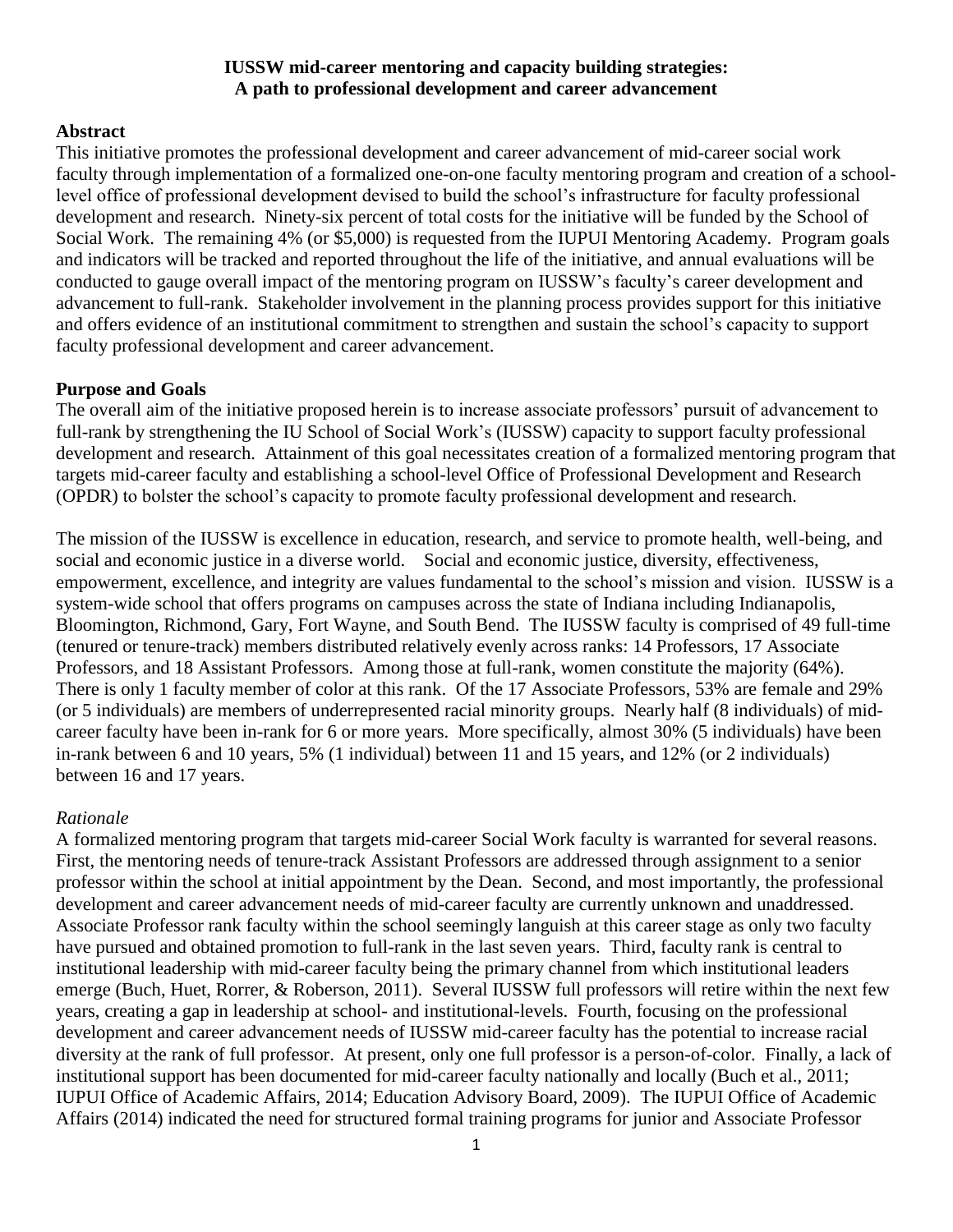rank faculty to ensure career success. In addition, the IUPUI Office of Faculty Appointments and Advancement recommended that Deans consider steps to assist Associate rank faculty to include providing mini-sabbaticals to permit completion of specific projects or publications, arrange release time to conduct research, reduce administrative duties to work on scholarly activities, and provide additional mentoring (Faculty Appointments and Advancement, 2010).

### *Data to Support Proposed Initiative*

Several data gathering strategies were used to inform the development of the proposed initiative. A focus group was convened to explore the mentoring experiences of IUSSW mid-career faculty, their professional development needs, and their perspectives on career advancement. All members of this faculty subgroup were invited; seven participated. Focus group data were subsequently used to inform the development of a survey that similarly solicited information regarding the mentoring experiences and professional development needs of Associate Professor rank faculty. Survey items also examined school-level barriers that deter pursuit of promotion as well as services that would be needed within the school to facilitate career advancement. The survey was placed in electronic format and sent to all mid-career faculty. Fourteen faculty members completed the survey for a response rate of 82%.

Analyses of focus group data revealed three overarching themes. First, research and scholarship are important to IUSSW mid-career faculty. Second, the absence of an infrastructure to support faculty research and a schoollevel culture that emphasizes teaching (over research) severely hamper faculty engagement in research and, in consequence, career advancement. Third, the most significant professional development needs of mid-career faculty are "time" to engage in research, one-on-one mentoring, and a host of other professional development services coordinated through a central office within the school.

Analyses of survey data revealed similar findings. Mid-career faculty rank-ordered their most pressing professional development needs as follows: 1) "time" to engage in research; 2) training on research related activity such as granting writing, publishing, research methods/statistical methods; 3) one-on-one mentoring; and 4) identification of potential research collaborators. Lack of time to engage in research, workload issues (i.e., heavy teaching loads and administrative responsibilities), the absence of a research infrastructure within the school, and little financial incentive were identified as structural barriers to seeking promotion. To promote professional development and career advancement, Associate Professor rank faculty recommended creation of a release time for research mechanism, consultation and training services related to research, one-on-one mentoring, and establishment of a centralized office within the school to support faculty professional development and research. Of note, 77% of mid-career faculty who completed the survey reported that they were not mentored by an IUSSW faculty colleague prior to promotion and tenure. Fifty-four percent of faculty who reported being mentored by someone outside of the school prior to promotion and tenure characterized their mentoring relationship as informal. In addition, many mid-career faculty described their mentoring relationships as fractured following promotion and tenure insofar as changes in the frequency of contact, availability of the mentor, and changes in their availability as a mentee were reported. Nearly 70% of those who completed the survey indicated that they would participate in a formal mentoring program that targets Associate Professor rank faculty. Respondents identified career planning, goal setting, and the receipt of advice, guidance, and support on professional matters as primary benefits of mentoring.

As described above, the primary aim of the proposed initiative is to increase associate professors' pursuit of advancement to full-rank by strengthening the IU School of Social Work's (IUSSW) capacity to support faculty professional development and research. Therefore, the overarching goals of this initiative are two-fold: 1) increase associate professors' pursuit of advancement to full-rank through mentoring; and 2) strengthen the IUSSW's capacity to support faculty professional development and research through creation of the Office of Professional Development and Research (OPDR).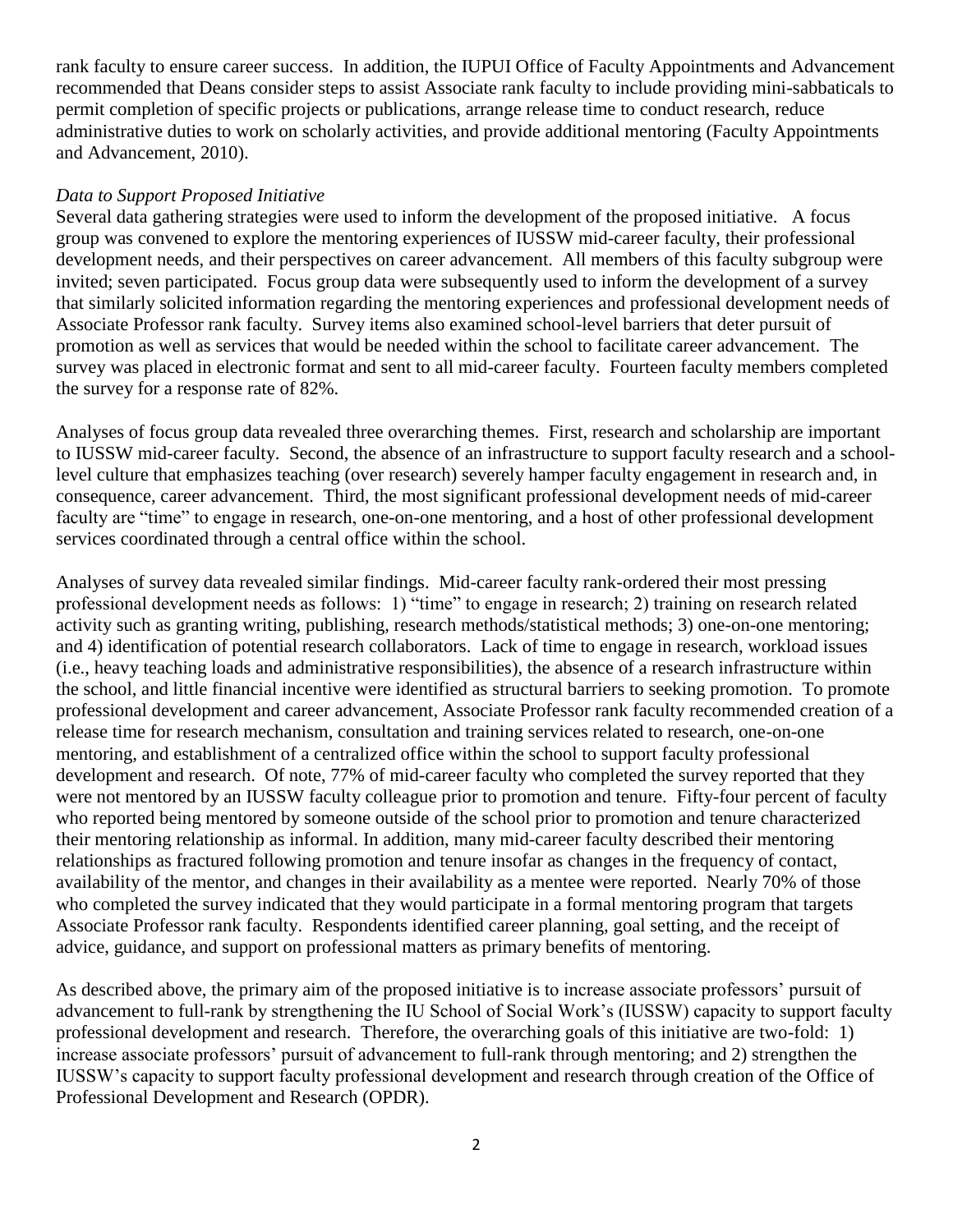### **Methodology/Intervention**

This section discusses the formalized mentoring program for IUSSW mid-career faculty. It also introduces and delineates the functions of the Office of Professional Development and Research (OPDR).

# *IUSSW Formalized Mentoring Program*

Typically defined as a mutually beneficial one-on-one developmental relationship between a mentor and mentee that focuses on the mentee's professional development, the concept of mentoring has evolved overtime as a form of professional development within academic institutions (Zellers, Howard, & Barcic, 2008). Eby and colleagues (2008) discuss mentoring as a means to facilitate career advancement and point to a variety of positive outcomes associated with mentoring for protégés, mentors, institutions, and society.

Various models of faculty mentoring exist and guidelines for developing faculty mentoring programs have been generated (Education Advisory Board, 2009; Carr, Bickel & Inui, 2003; Zeller et al., 2008). Specific recommendations include: 1) offering comprehensive support to mentees by providing access to multiple mentors for role designation mentoring (i.e., mentoring around different functions such as teaching and research), identity-based mentoring (i.e., mentoring for identity-related issues such as gender and race), and departmental mentoring (i.e., mentoring for navigating department-specific issues such as tenure and promotion); 2) orienting mentors and mentees to the goals, expectations, roles, and policies and practices of the mentoring program; 3) providing senior faculty serving as mentors with perks not compensation for mentoring. Zeller et al. (2008) provide a set of mentoring "best practices" or factors associated with the success of formal mentoring programs. Some success factors frequently cited in the literature include visible support of senior administration, allocation of sufficient resources, voluntary participation of mentors, strategies for identifying the developmental needs of participants, strategies for matching pairs, contingencies for interventions such as reassignment of participants, coordination of program oversight and support, formative evaluation for continuous improvement, and a summative evaluation to determine outcomes.

The IUSSW faculty mentoring program will commence at the beginning of Fall semester 2015. The program is open to mid-career faculty who express interest and commitment to the primary goal of the program (i.e., career advancement). Mentor participation is also voluntary and based on the mentor's desire to mentor mid-career faculty. A one-to-one departmental model of faculty mentoring that involves establishing dyads of mid-career and full-rank social work faculty based on mutual selection and agreement will be implemented. The rationale for this model is twofold. First, the career advancement focus of this initiative makes senior social work faculty ideal for serving as mentors because they are most familiar with promotion standards within the school. Second, the departmental model of faculty mentoring conceptualizes the mentor as a point person responsible for connecting the mentee with resources within the school and across the university (Education Advisory Board, 2009). In this way, mentees are not limited to the resources of the departmental mentor but are provided with access to other mentors and resources.

Mentor-mentee dyads will be created through a coordinated activity analogous to "speed dating" in which participants are provided the opportunity to quickly share their background, interests, and goals and expectations for the mentoring experience. Once dyads are formed, mentor and mentee pairs will be fully oriented to the goals, expectations, roles, and policies and practices of the mentoring program. Subsequently, mentors and mentees will be expected to meet minimally four times per academic year (i.e., Fall/Spring semester) to discuss, establish, and monitor the mentee's career plan and research goals. Mentors are expected to provide career advice, guidance, and support. Additionally, the newly created Office of Professional Development and Research (OPDR) will organize a workshop/colloquia series on various topics requested by mid-career faculty to help build competencies needed to pursue advancement to full-rank. An evaluation of the quality of the mentoring experience will be coordinated and conducted at the end of each academic year by the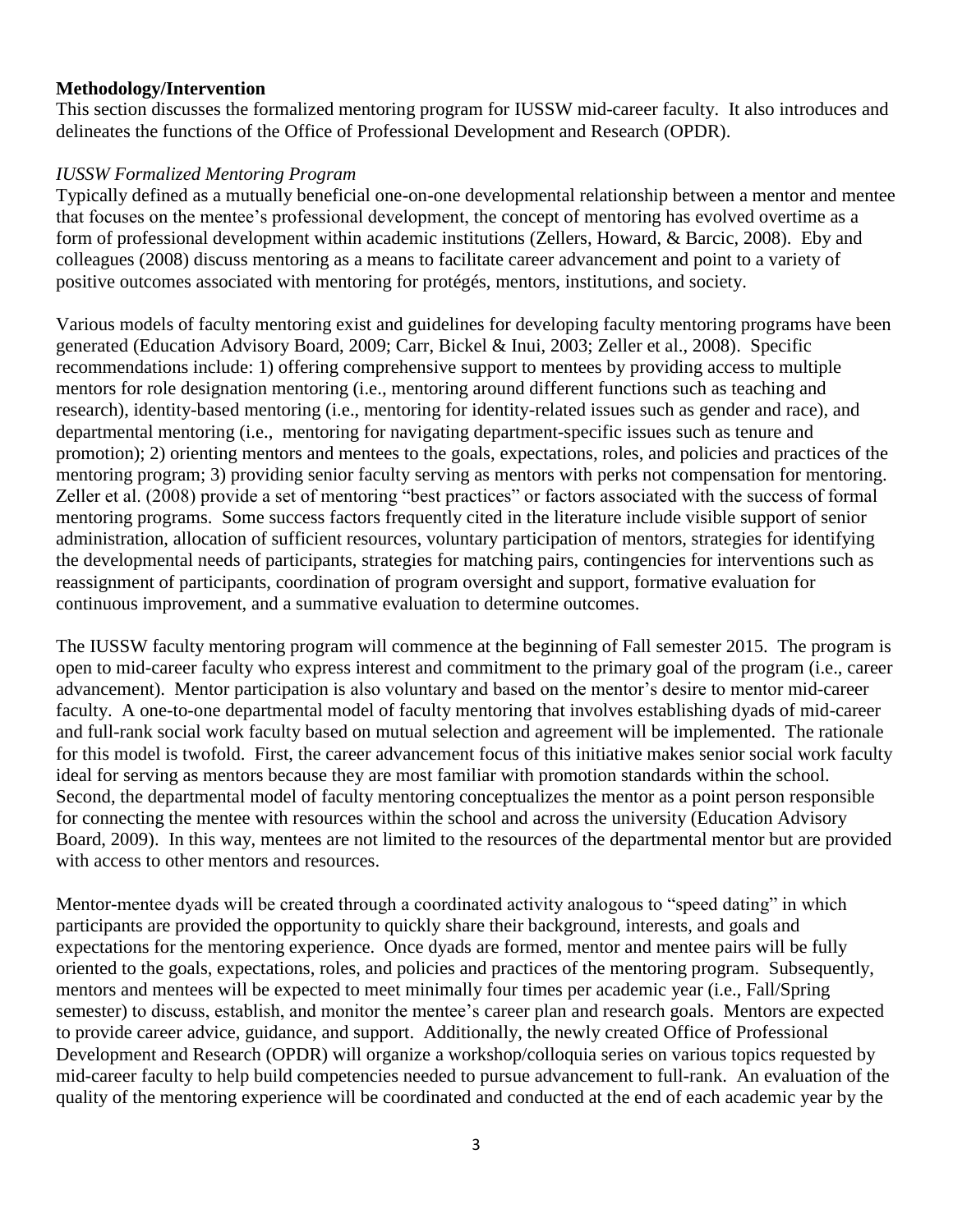Director of OPDR. The Director of OPDR will also annually review the mentees' progress on research goals and their career advancement plans.

The short- and long-term objectives associated with the goal of increasing associate professors' pursuit of advancement to full-rank through mentoring are as follows:

- Objective 1a: Within 3 months of program implementation, 100% of mid-career faculty participants will be matched with a full professor for mentoring.
- Objective 1b: Within 1 *y*ear of program implementation, 75% of mid-career faculty participants will have a formalized career development plan (inclusive of clear milestones) for advancement to full-rank.
- Objective 1c: At the end of each academic year and throughout the duration of mentorship, 80% of mentors and mentees will rate the mentoring relationship as beneficial.
- Objective 1d: Within 2 years of participation in the mentoring program, 75% of participants will be actively caring out their research agenda (e.g., research proposal development, grant preparation/submission, data collection and analysis, research dissemination, etc.).

# *Office of Professional Development and Research*

This initiative proposes to establish the IUSSW Office of Professional Development and Research (OPDR). Creation of OPDR is a capacity building strategy devised to build the school's infrastructure for faculty professional development, research, and career advancement. OPDR will serve as a centralized office within the school with four primary functions: 1) coordinate, monitor, and evaluate the formalized mentoring program for mid-career faculty; 2) develop and coordinate ongoing professional development workshops/colloquia on research-related topics along with other professional development works needed at the school-level; 3) develop and coordinate the school's internal release time for research (RTR) grant mechanism; and 4) facilitate access to university-level professional development and research resources.

OPDR will be created in the Summer of 2015. Drs. Thigpen and Luca-Sugawara, authors of this initiative and members of the IUPUI Mentoring Academy, will be actively involved in establishing OPDR. The following tasks will be accomplished prior to its inauguration Fall semester 2015: development of policies and procedures pertaining to its programs (i.e., mentoring program for mid-career faculty, professional development workshop series, and internal RTR grant mechanism); creating a job description and hiring a director; and organization of a steering committee.

The short- and long-term objectives associated with the goal of strengthening the IUSSW's capacity to support faculty professional development and research by creating the Office of Professional Development and Research are:

Objective 2a: The Office of Professional Development will be operational by August 2015.

Objective 2b: Within six months of initiative start-up, 3 Release Time for Research internal grants will be annually awarded to program participants.

The Logic Model presented on pages 6-7 helps explain the type of resources, activities, and outputs needed to meet the above objectives. Additionally, this visual representation of our proposed initiative will also facilitate understanding of expected outcomes on three different levels: short-term (1-2 years), intermediary (3-4 years), and long-term (5-7 years).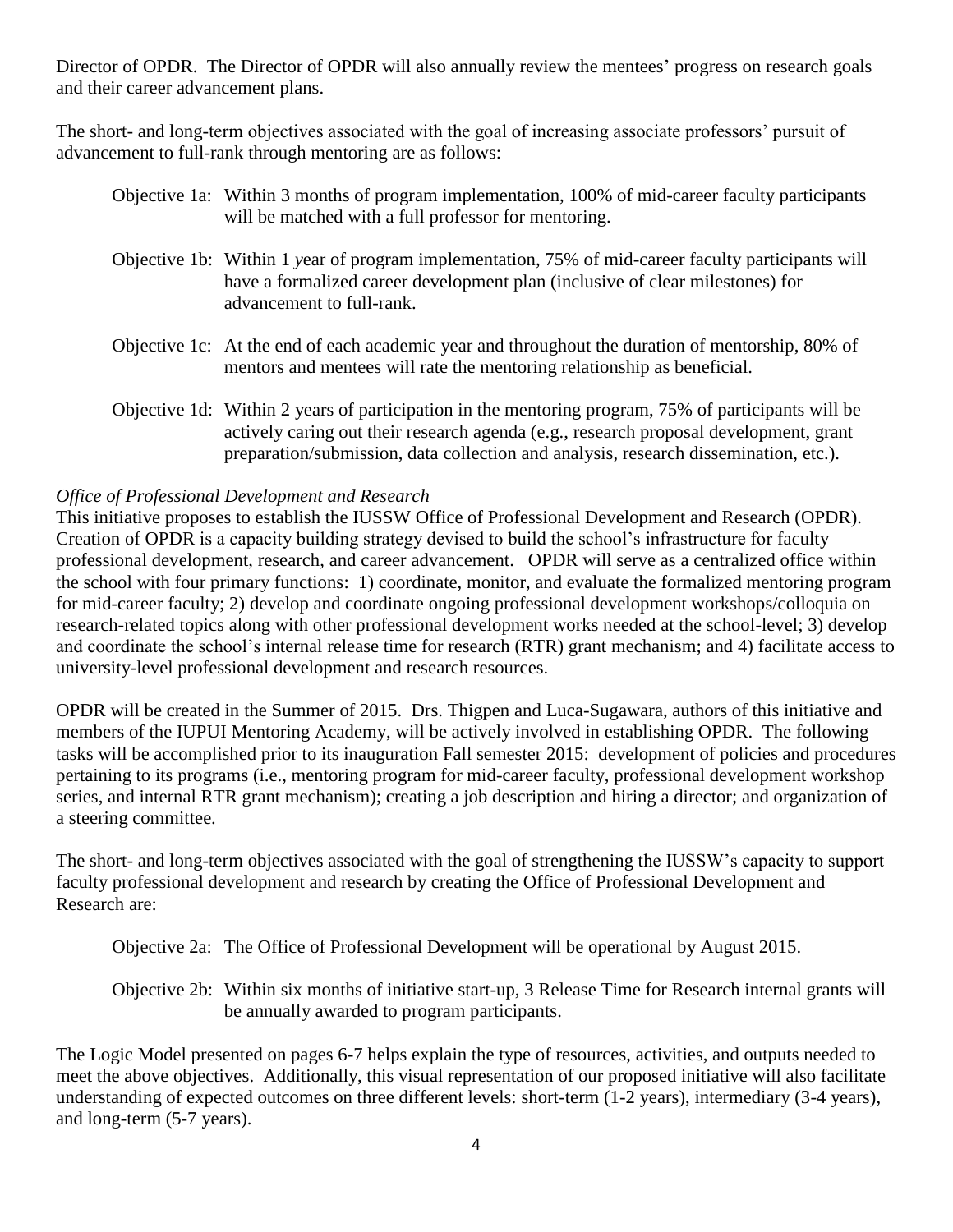# **Budget**

The budget for this initiative can be found on page 10. As shown in the budget, total costs for year one of the initiative are \$127,320. Ninety-six percent (or \$122,320) will be funded by the IUSSW – see Dean Michael Patchner's support letter. The remaining 4% (or \$5,000) is requested from the IUPUI Mentoring Academy and will be used to support the three (3) release time for research grants to be awarded to mid-career faculty Summer/Fall 2016.

# *Budget Narrative*

Salaries and wages, fringe benefits, release time for research internal grant program (RTR), colloquia series, and supplies constitute major budgetary items. These items are described below.

# Personnel Salaries & Wages

The Co-Principal Investigators on this grant proposal are Drs. Jeffry Thigpen and Carmen Luca-Sugawara. During Summer 2015, Drs. Thigpen and Luca-Sugawara will spend 10% FTE working on starting up of the Office of Professional Development and Research (OPDR). Summer 2015 begins mid-May through August 1, 2015, and will include 10% FTE for both Drs. Thigpen and Luca-Sugawara during this time period. The total salary amount to be charged for Dr. Thigpen is \$9,021 and \$8,556 for Dr. Luca Sugawara. Key responsibilities consists of developing OPDS's Director job description, setting up and running a search and screen committee, setting up the organizational policies, RTR grant mechanism, among others. Once hired, the OPDR's Director will absorb all responsibilities for the office.

The Office of Professional Development Director will have a 50% FTE being in charge of running this office and monitoring and evaluating all OPDR programs. The total salary amount to be charged to this director is \$49,509 at 50% time.

# Fringe Benefits

The summer fringe benefit rate includes social security and health insurance. The current summer rate is 25.31%. For Summer 2015, the rate has been budgeted at 24.25%. The fringe rate applied during the academic year is 39.76%. This fringe rate is higher because in addition to including social security and health insurance, it also includes retirement benefits. These fringe rates will be applied to salary for Drs. Thigpen and Luca-Sugawara as full time university employees. Final fringe expense is estimated to be \$1,822 for Dr. Thigpen, \$ 1,728 for Dr. Luca Sugawara, whereas for the OPDR Director annual fringe will be \$19,685.

# Release Time for Research Internal Grant Program

Three (3) release time for research grants will be awarded to SSW faculty Spring 2016 for use during Summer or Fall 2016. The total budgeted amount for these awards is \$26,648 inclusive of fringe benefits.

# Colloquia Series

Several guest speakers will be invited to present professional development workshops/talks as part of ongoing colloquia series organized through OPDR. These speakers will help design the content of the colloquia series, deliver one workshop, and provide consultation to IUSSW faculty on professional development and/or career advancement matters. These individuals will be paid a rate of \$500/event for 4 workshops a year (2 a semester X 2 semesters per year). The budgeted total for these consultants is \$2,000. Additionally, travel expenses for guest speakers/experts will be covered. Travel expenses cover no more than \$1,500x2 events /2 semesters. Total estimated travel costs are \$6,000/annually.

# Supplies, Materials, and Other Costs

A total of \$800 has been included to purchase supplies (\$200) and materials as needed along with hospitality expenses (\$600).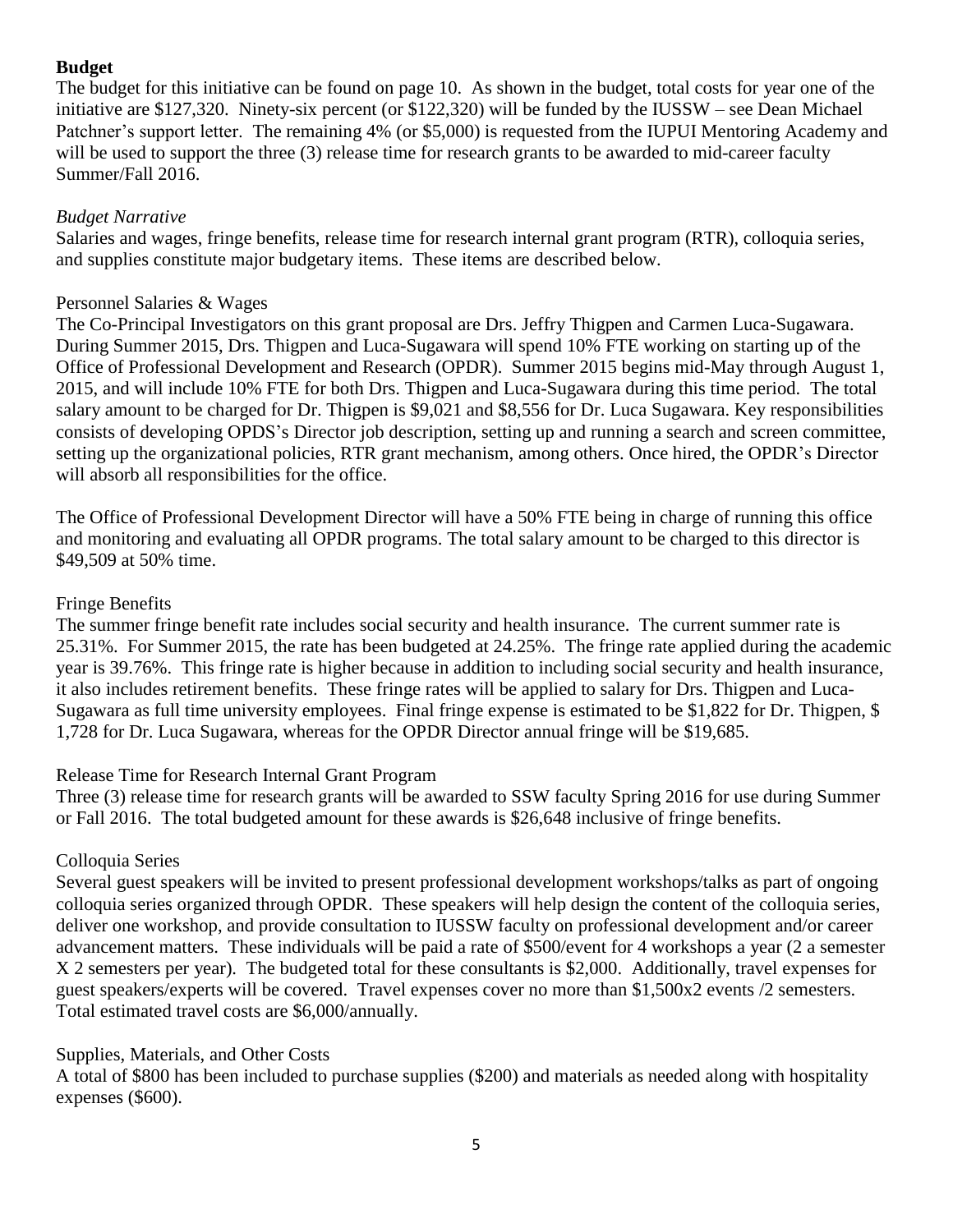# **LOGIC MODEL**

| <b>RESOURCES</b>                                                                                                                                                                                                                                                                                                                                                                 | <b>ACTIVITIES</b>                                                                                                                                                                                                                                                                                                                                                                                                                                                                                                                                                                           | <b>OUTPUTS</b>                                                                                                                                                                                                                                                                                                                                                                                                                                                                                                                                                                                                                                                          | <b>OTCOMES-IMPACT</b>                                                                                                                                                                                                                                                                                       |                                                                                                                                                                                                                                                                                                                                                                                                                                                                                                                                                                                                    |                                                                                                                                                                                                                                                                                      |  |  |  |
|----------------------------------------------------------------------------------------------------------------------------------------------------------------------------------------------------------------------------------------------------------------------------------------------------------------------------------------------------------------------------------|---------------------------------------------------------------------------------------------------------------------------------------------------------------------------------------------------------------------------------------------------------------------------------------------------------------------------------------------------------------------------------------------------------------------------------------------------------------------------------------------------------------------------------------------------------------------------------------------|-------------------------------------------------------------------------------------------------------------------------------------------------------------------------------------------------------------------------------------------------------------------------------------------------------------------------------------------------------------------------------------------------------------------------------------------------------------------------------------------------------------------------------------------------------------------------------------------------------------------------------------------------------------------------|-------------------------------------------------------------------------------------------------------------------------------------------------------------------------------------------------------------------------------------------------------------------------------------------------------------|----------------------------------------------------------------------------------------------------------------------------------------------------------------------------------------------------------------------------------------------------------------------------------------------------------------------------------------------------------------------------------------------------------------------------------------------------------------------------------------------------------------------------------------------------------------------------------------------------|--------------------------------------------------------------------------------------------------------------------------------------------------------------------------------------------------------------------------------------------------------------------------------------|--|--|--|
|                                                                                                                                                                                                                                                                                                                                                                                  |                                                                                                                                                                                                                                                                                                                                                                                                                                                                                                                                                                                             |                                                                                                                                                                                                                                                                                                                                                                                                                                                                                                                                                                                                                                                                         | Short-term $(1-2$ yrs)                                                                                                                                                                                                                                                                                      | Intermediary (3-4 yrs)                                                                                                                                                                                                                                                                                                                                                                                                                                                                                                                                                                             | Long-term $(5-7 \text{ yrs})$                                                                                                                                                                                                                                                        |  |  |  |
| Goal 1: Increase associate professors' pursuit of advancement to full-rank.                                                                                                                                                                                                                                                                                                      |                                                                                                                                                                                                                                                                                                                                                                                                                                                                                                                                                                                             |                                                                                                                                                                                                                                                                                                                                                                                                                                                                                                                                                                                                                                                                         |                                                                                                                                                                                                                                                                                                             |                                                                                                                                                                                                                                                                                                                                                                                                                                                                                                                                                                                                    |                                                                                                                                                                                                                                                                                      |  |  |  |
| • Speed-dating<br>mentoring lunch funds<br>• OPD Director Time to<br>plan and coordinate<br>the event (LOE)<br>• Meeting location,<br>space (TBD).<br>• Guest Speakers'<br>Honorarium (4<br>colloquia events<br>yearly).<br>· Colloquia series (run<br>via OPD).<br>• OPD Director Time<br>$\bullet$ Meeting<br>location/space (TBD).<br>• Supplies<br>• Honorarium<br>• Experts | • Speed-dating mentoring<br>planning<br>• Craft mentees academic profile<br>• Self-reflection of mentees'<br>interests, expectations and a<br>goal for attending a mentoring<br>program<br>• Mentor-mentees goal settings.<br>• Mentor-mentee<br>• Participation in research<br>planning workshops set-up by<br>the OPD.<br>• On going mentor-mentees<br>meetings.<br>• Timelines set-up<br>• OPD's workshop series to<br>include topics such as: grant<br>writing proposal, time-<br>management, dissemination<br>outlets<br>• Concept Paper series presented<br>by the Academy's mentees. | • List of mentors available<br>• List of IUSSW mentor-<br>mentee dyads.<br>• Speed-dating mentoring<br>event.<br>• Hours of mentor-<br>mentees interactions<br>• PR displayed to promote<br>the program/mentor-<br>mentee outcomes.<br>• Submission of career<br>development plans to<br><b>IUSSW's ODP.</b><br>• Presentations of concept<br>papers at campus/IUSSW<br>unit level.<br>• Interactions with<br>IUSSW/ and Campus-<br>wide Mentoring<br>Academy participants.<br>• Presentations of concept<br>papers/once/semester (at<br>the campus/or school<br>unit)<br>• Grants submitted<br>• Manuscripts submitted<br>• Conference presentations<br>delivered<br>6 | • Within three months<br>of program start up,<br>100% of program<br>mentees will be<br>matched with IU<br>full-professors.<br>• Within one year of<br>program<br>implementation,<br>75% of faculty<br>participants would<br>have formalized a<br>career plan (with<br>clear milestones) for<br>advancement. | • Increased faculty<br>collaborative<br>research projects.<br>• Increased number of<br>publications by mid-<br>career faculty.<br>• With four years of<br>program start-up,<br>two faculty applied<br>for advancement to<br>full-rank.<br>• Increased<br>collaborative faculty<br>research projects.<br>• Within three years,<br>75% of faculty<br>participants are<br>actively engaged in<br>research.<br>• At the end of each<br>academic year and<br>throughout the<br>duration of<br>mentorship, 80% of<br>mentors and<br>mentees will rate the<br>mentoring<br>relationship as<br>beneficial. | • Increased number<br>of mid-career<br>professors seeking<br>full-rank.<br>• Increased number<br>of full-rank<br>professors within<br>IUSSW.<br>• Increased number<br>of full-rank<br>professors within<br>IUSSW.<br>Increase perception<br>of mentoring<br>support<br>satisfaction. |  |  |  |
|                                                                                                                                                                                                                                                                                                                                                                                  |                                                                                                                                                                                                                                                                                                                                                                                                                                                                                                                                                                                             |                                                                                                                                                                                                                                                                                                                                                                                                                                                                                                                                                                                                                                                                         |                                                                                                                                                                                                                                                                                                             |                                                                                                                                                                                                                                                                                                                                                                                                                                                                                                                                                                                                    |                                                                                                                                                                                                                                                                                      |  |  |  |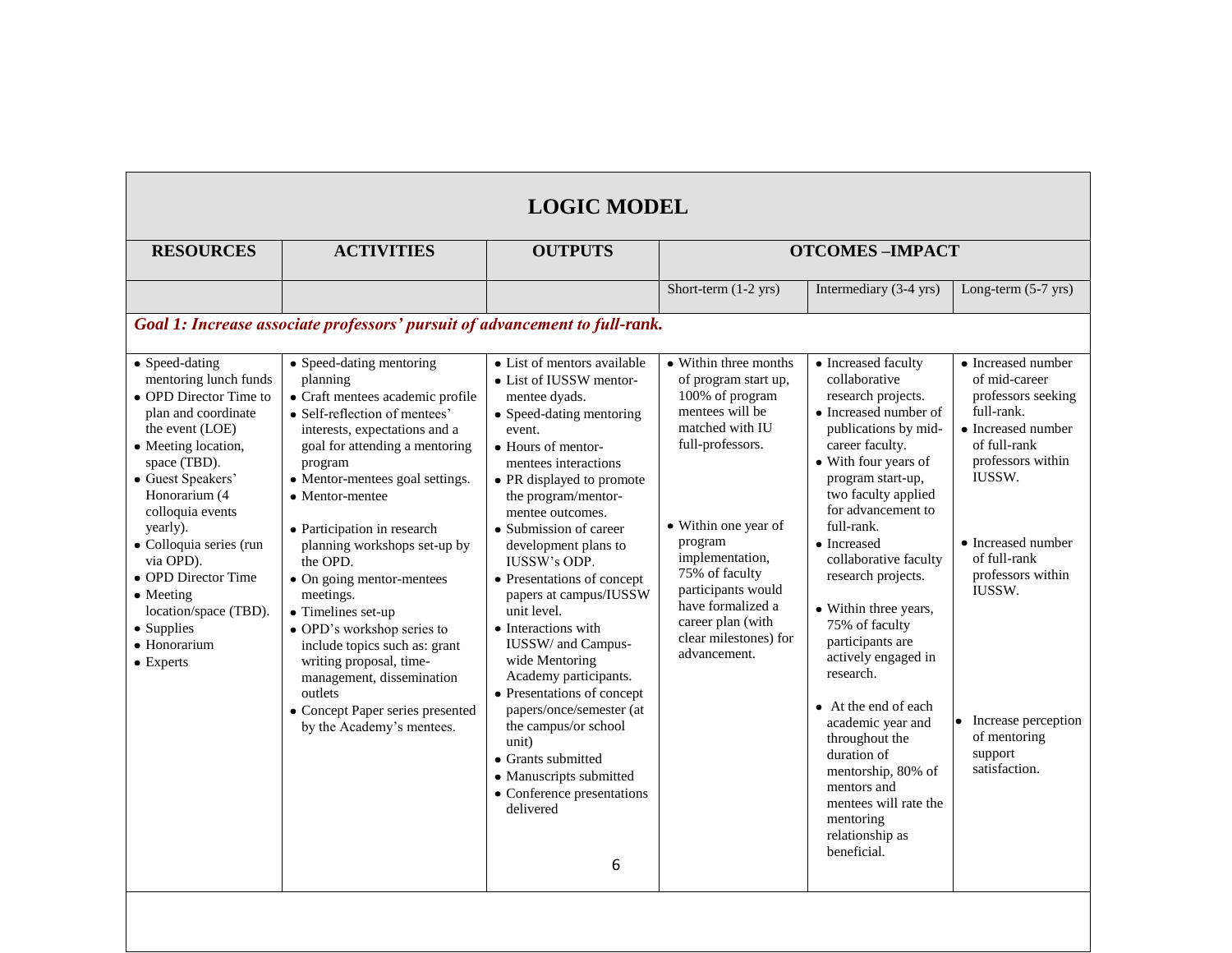|                                                                                                                                                                                                                                                                                                                                                                                                                                  | Goal 2: Strengthen the IUSSW's capacity to support faculty's research and professional development initiatives.                                                                                                                                                                                                                                                                                                                                                                                                                                                                                 |                                                                                                                                                                                                                                                                                        |                                                                                                                                                                                                                                                   |                                                                                                                                                                                                                                                                                                                                                                                         |                                                                                                                                                                                                                                                                                                                                           |
|----------------------------------------------------------------------------------------------------------------------------------------------------------------------------------------------------------------------------------------------------------------------------------------------------------------------------------------------------------------------------------------------------------------------------------|-------------------------------------------------------------------------------------------------------------------------------------------------------------------------------------------------------------------------------------------------------------------------------------------------------------------------------------------------------------------------------------------------------------------------------------------------------------------------------------------------------------------------------------------------------------------------------------------------|----------------------------------------------------------------------------------------------------------------------------------------------------------------------------------------------------------------------------------------------------------------------------------------|---------------------------------------------------------------------------------------------------------------------------------------------------------------------------------------------------------------------------------------------------|-----------------------------------------------------------------------------------------------------------------------------------------------------------------------------------------------------------------------------------------------------------------------------------------------------------------------------------------------------------------------------------------|-------------------------------------------------------------------------------------------------------------------------------------------------------------------------------------------------------------------------------------------------------------------------------------------------------------------------------------------|
| • Office of Professional<br>Development's (OPD)<br>organizational<br>structure/functions<br>within the IUSSW<br>• OPD Budget (TBD)<br>• PIs release time to<br>start-up the OPD.<br>• Guest Speakers'<br>Honorarium (4<br>colloquia events<br>yearly)<br>• Space/location;<br>supplies (TBD)<br><b>Public Relations</b><br><b>IUSSW Officer Time</b><br>for various social<br>marketing materials<br>needed for OPD Start<br>up. | • Establish OPD Director Job<br>description<br>• Set-up a search and screen<br>committee to hire OPD<br>Director<br>• Launch the availability of<br><b>IUSSW's RTR Grants.</b><br>• Delineate guidelines for<br>internal grants.<br>• Form internal/campus wide<br>review committee team award.<br>• Monitor internal grants.<br>• Survey faculty to identify<br>workshop topics for the OPD<br>colloquia series.<br>• Identify pool of experts to lead<br>workshops.<br>Meet with programs directors<br>to coordinate the Professional<br>Development Office with the<br>rest of school units. | • List of selected topics for<br>workshops.<br>• Workshops provided.<br>• Faculty participation in<br>colloquia/workshops org.<br>by OPD.<br>• RTR grants submitted.<br>• Concept papers<br>presented.<br>• Social marketing<br>materials on workshops<br>and any program<br>outcomes. | • Within a month of<br>program start-up,<br>the <i>Office</i> of<br>Professional<br>Development will<br>be operational.<br>• Three Release Time<br>for Research grants<br>will be annually<br>awarded to IUSSW<br>mid-career faculty<br>annually. | • Increased in number<br>of research grants<br>(internal and<br>external) awarded<br>to IUSSW faculty.<br>• Increased in number<br>research<br>collaborations<br>among IUSSW<br>faculty and IU<br>community.<br>• Increased number<br>of publications by<br>mid-career faculty.<br>• With four years of<br>program start-up,<br>two faculty applied<br>for advancement to<br>full-rank. | • Increased general<br>allocation funds for<br>OPD.<br>• Improved the<br>IUSSW's capacity to<br>support faculty in<br>seeking promotion<br>to full rank.<br>• Increased the<br>number of IUSSW<br>faculty receiving<br>external research<br>grants.<br>• Increased<br>number of faculty<br>successfully<br>achieving full-rank<br>status. |

# MONITORING AND EVALUATION

| <b>Resources</b>                   | <b>Activities</b>                 | <b>Outputs</b>                 | Outcomes (Yr. 1-2)        | Outcomes (Yr. 3-4)           | Outcomes (Yr. 5-7)           |  |
|------------------------------------|-----------------------------------|--------------------------------|---------------------------|------------------------------|------------------------------|--|
|                                    |                                   |                                | Short-term                | <b>Intermediary</b>          | Long-term                    |  |
| <b>Measure:</b> Presence or        | <b>Measurement:</b> Scheduling of | <b>Measurement:</b> Log of     | <b>Measurement:</b>       | <b>Measurement:</b>          | <b>Measurement: IUSSW's</b>  |  |
| absence of funds, staff, etc.      | workshop events, number of        | participants, papers           | OPD's functioning         | Faculty's engagement         | capacity to support faculty  |  |
|                                    | concept papers presented,         | presented, manuscripts         | RTR mechanism             | in activities leading to     | in seeking full-rank.        |  |
|                                    | events organized                  | submitted, conference          | function.                 | promotion to full-rank;      |                              |  |
| <b>Indicators:</b> Number of staff |                                   | presentation delivered, social | <b>Indicators:</b> Number | such as collaborative        | <b>Indicators:</b> Number of |  |
| members used; Dollars used.        | <b>Indicators:</b> Number of      | marketing materials            | of workshops              | research, research           | RTR grants awarded.          |  |
| Participants/mentors               | colloquia held; Number of         | delivered, etc.                | provided; Number of       | grant pursuits, etc.         | Number of mid-career         |  |
| involved.                          | concept paper presented;          | <b>Indicators:</b> Number of   | faculty attending the     |                              | faculty receiving external   |  |
|                                    | Number of RTR proposals           | workshops organized, papers    | workshops; Number of      | <b>Indicators:</b> Number of | research grants; Number      |  |
|                                    | reviewed yearly.                  | presented, grants submitted,   | RTR grants submitted;     | mentor-mentee                | of mid-career faculty        |  |
|                                    |                                   | conference presentation        | Number of RTR grants      | research collaboration       | advancing to full-rank.      |  |
|                                    |                                   | delivered by our faculty etc.  | awarded.                  | projects; number of          |                              |  |
|                                    |                                   | Number of social marketing     |                           | faculty applying for         |                              |  |
|                                    |                                   | materials delivered.           |                           | full-rank promotion.         |                              |  |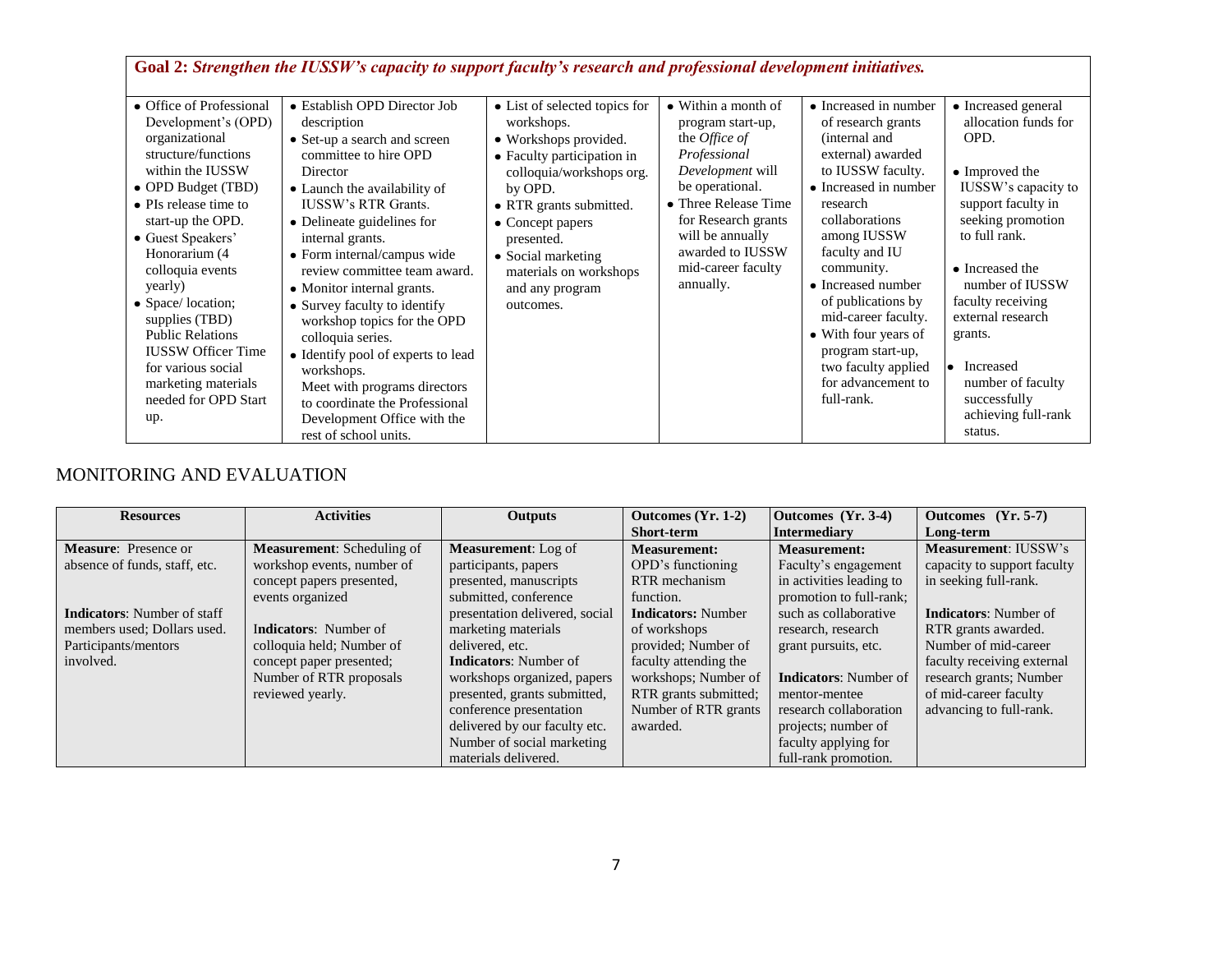### **Monitoring & Evaluation Plan**

Program indicators will be tracked and reported throughout the life of the program, and annual evaluations will be conducted to gauge overall impact of the mentoring program on IUSSW's faculty's career development & advancement to full-rank. Based on the mentoring programs goals and objectives, the basic area of motorization and assessment will focus on the following indicators, data collection methods and timeline.

#### **Goal 1: I***ncrease associate professors' pursuit of advancement to full-rank through mentoring.*

**Obj. (1. a)** Within *three months* of program implementation, 100% participants will be matched with IU fullprofessors mentors (or non-IU)

# **Indicators**: **Data Collection Method &Timing**: - Faculty rating of the mentoring program effectiveness Mentoring Effectiveness Survey (Yr. 1/Baseline; and Yr. 3) - Sustaining Number of Mentor –Mentee Dyads Simple count (Yr. 1, 2,3,4) Increased faculty collaborative research projects Baseline: Simple count (Yr. 1); Yearly count (2,3,4)

**Obj. (1. b)** Within one year of program implementation, 75% of faculty participants would have formalized a career plan (with clear milestones) for advancement.

#### **Indicators**: **Data Collection Method &Timing**:

- Number of concept papers presented. Simple count (Yr. 2, 3, 4)
- Number of faculty participating in the mentoring Simple count (yearly) program

**Obj. (1. c)** Within three years, 75% of faculty participants are actively engaged in research projects.

- Increase in peer reviewed research publications Baseline: Simple count; Yearly count
- Increase in research funded projects Baseline: Simple count; Yearly count
- Number of grant proposals (internal or external) Simple count (Yr. 2,3,4) submitted
- Number of research grants received Simple count (Yr. 2,3,4)
- Number of proposal submitted to conferences Simple count (Yr. 2,3,4)
- Number of presentations delivered at peer reviewed Simple count (Yr. 2,3,4) conferences

#### **Indicators: Data Collection Method &Timing**:

 $(2,3,4,5)$  $(2,3,4,5)$ 

**Obj.** (1. d) By year four of program start up, 85% of participants score high in their Mentorship Effectiveness Scale (Berk, Berg, Mortimer, Walton-Moss, & Yeo, 2005)

# **Indicators: Data Collection Method &Timing**:

- Increase perception of mentoring support Scale Score (Yrs. 2,4) satisfaction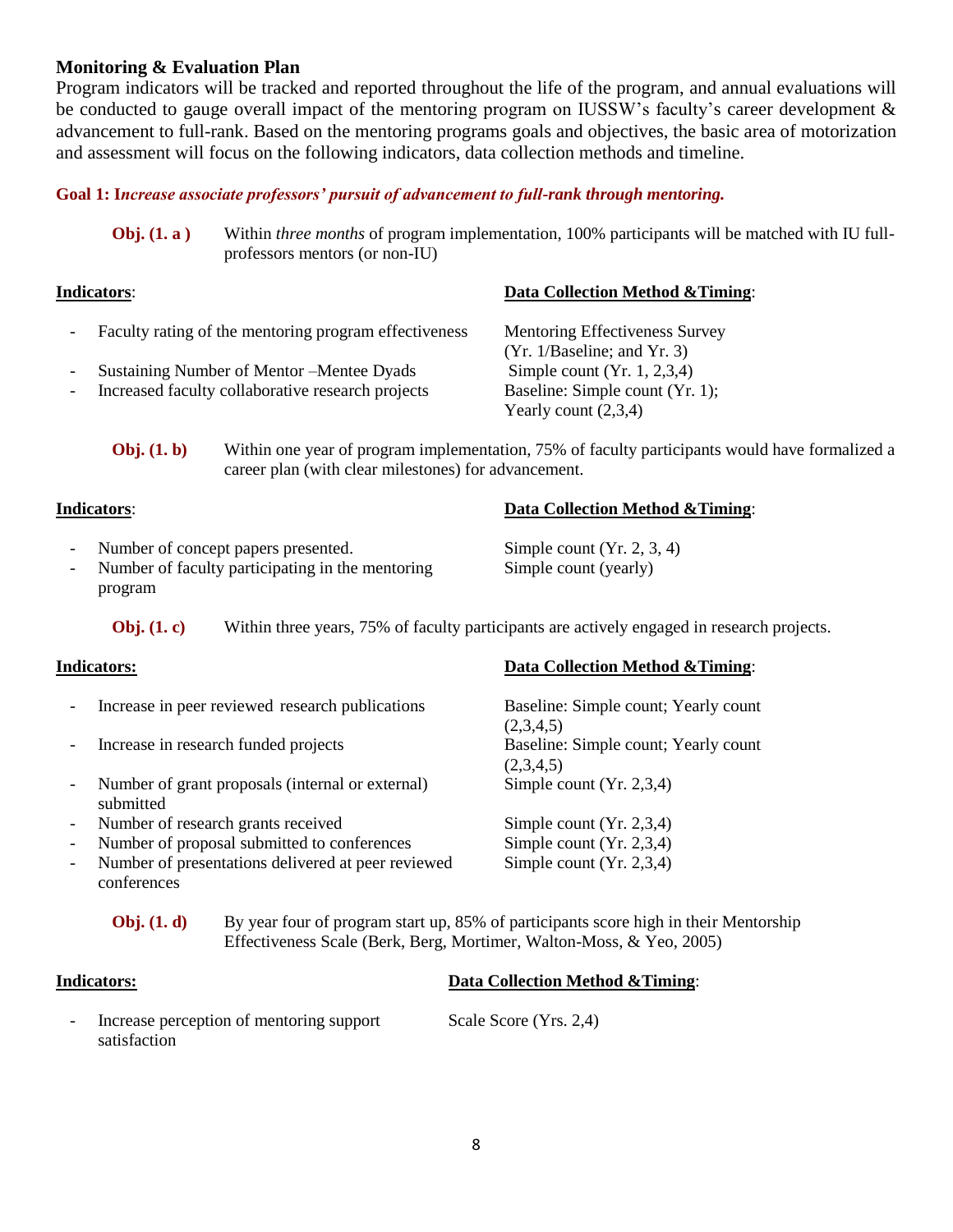#### **Goal 2:** *Strengthen the IUSSW's capacity to support faculty professional development and research.*

**Obj. (2. a)** Within a month of program start-up, the Office of Professional *(Short-Term)* Development and Research will be operational.

#### **Indicators**: **Data Collection Method &Timing**:

- 
- OPDR Policy(ies) developed
- 
- Number of RTR grants awarded
- Number of social marketing materials generated

- OPDR Director hired Monitoring Office Set-up events

- Number of workshops provided<br>
- Number of RTR grants awarded<br>
Simple count ...Yrs. 1-2/Yr. 2-4

**Obj. (2. b)** Within six months of initiative start-up, 3 Release Time for Research internal grants will be annually awarded to program participants.

#### **Indicators**: **Data Collection Method &Timing**:

- Number of RTR grants awarded Simple count.... Yr. 1-2/Yr. 3-4
- Number of RTR grant application submitted Simple count.... Yr. 1-2/Yr. 3-4

### **Plan for Sustainability of Initiative**

The proposed initiative is designed to respond to the unique needs of the IUSSW. Key stakeholder (i.e., dean and faculty) involvement in the planning process provides support for this initiative and an institutional commitment to strengthen and sustain the school's capacity to support faculty professional development and career advancement.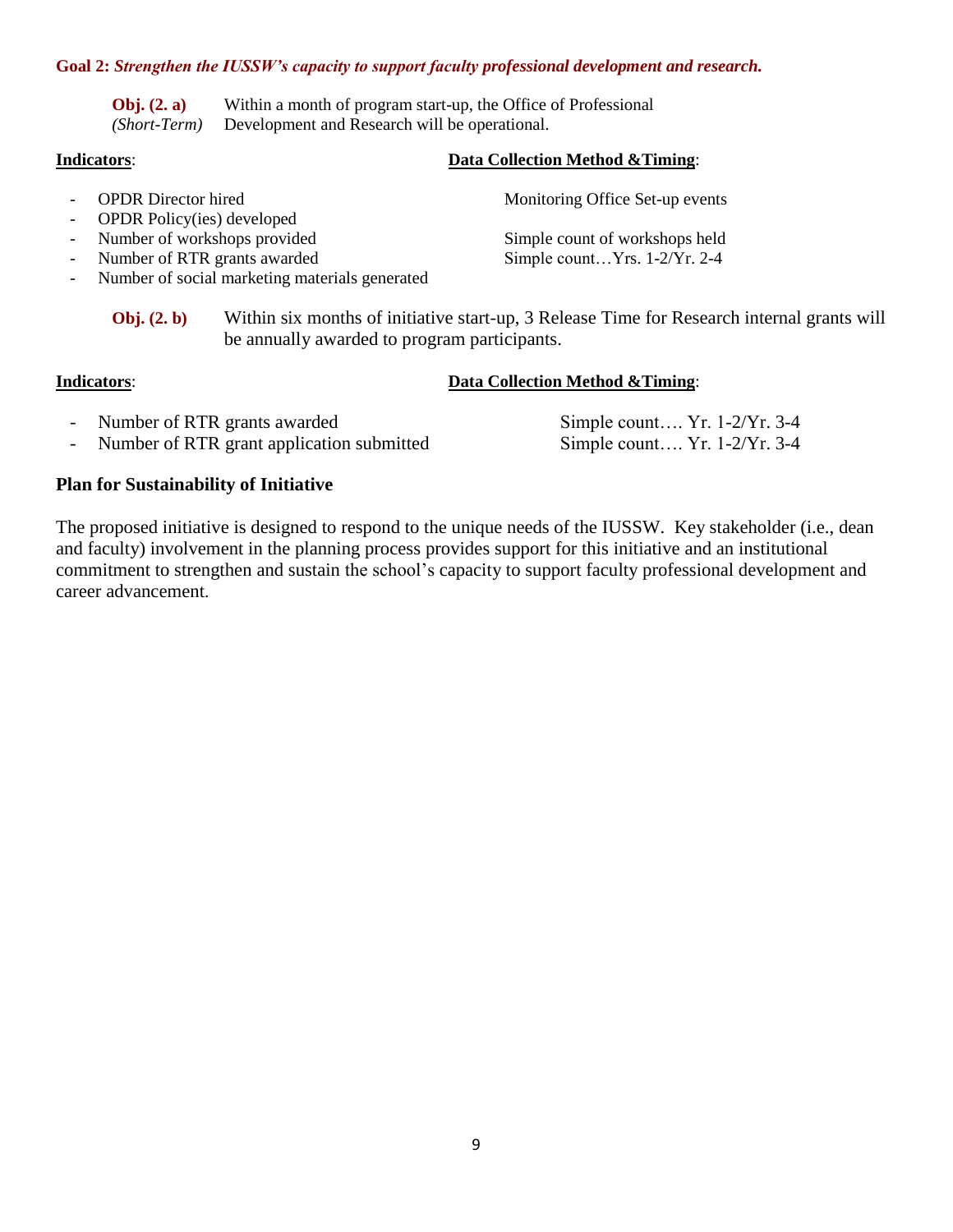#### **IU SCHOOL OF SOCIAL WORK IUSSW Mentoring Academy Proposal BUDGET TIMEFRAME: May 1, 2015 - June 30, 2020 Year 1 Budget: May 1, 2015 - June 30, 2016**

|                                              | Annual |                      |         |                 |                 |        | School         |
|----------------------------------------------|--------|----------------------|---------|-----------------|-----------------|--------|----------------|
| Personnel                                    | Salary |                      |         |                 |                 | Amount | <b>Expense</b> |
| Director, Office of Professional Development | 99,018 |                      |         | $^\copyright$   | <b>50% FTE</b>  |        | 49,509         |
|                                              |        |                      | Fringe  | $^{\copyright}$ | 39.76%          |        | 19,685         |
| Carmen Luca Sugawara                         | 68,283 |                      | Summer  | $^{\copyright}$ | 10% FTE         |        | 6,828          |
|                                              |        |                      | Fringe  | $^{\copyright}$ | 25.31%          |        | 1,728          |
| Jeffry Thigpen                               | 71,992 |                      | Summer  | $^{\copyright}$ | 10% FTE         |        | 7,199          |
|                                              |        |                      | Fringe  | $^{\copyright}$ | 25.31%          |        | 1,822          |
| Faculty #1                                   |        | 76,108 course buyout | Acad Yr | $^{\copyright}$ | 10% FTE         | 1,193  | 6,418          |
|                                              |        |                      | Fringe  | $^{\copyright}$ | 39.76%          | 474    | 2,078          |
| Faculty #2                                   |        | 76,108 course buyout | Acad Yr | $^{\copyright}$ | 10% FTE         | 1,193  | 6,418          |
|                                              |        |                      | Fringe  | $^{\copyright}$ | 39.76%          | 474    | 2,078          |
| Faculty #3                                   |        | 84,412 course buyout | Acad Yr | $^{\copyright}$ | 10% FTE         | 1,193  | 7,248          |
|                                              |        |                      | Fringe  | $^{\copyright}$ | 39.76%          | 474    | 2,408          |
| <b>Subtotal Personnel</b>                    |        |                      |         |                 |                 | 5,000  | 113,420        |
| Other Expenses:                              |        |                      |         |                 |                 |        |                |
| Honorarium for Workshops                     |        | 2 seminars/semester  |         | @ \$            | 500 each        |        | 2,000          |
| Travel (Workshop Presentor)                  |        | 2 seminars/semester  |         |                 | @ \$ 1,500 each |        | 6,000          |
| Hospitality                                  |        |                      |         |                 |                 |        | 600            |
| <b>Supplies</b>                              |        |                      |         |                 |                 |        | 300            |
|                                              |        |                      |         |                 |                 |        |                |
| <b>Subtotal Other Expenses</b>               |        |                      |         |                 |                 | 0      | 8,900          |
| <b>TOTAL COST</b>                            |        |                      |         |                 |                 | 5,000  | 122,320        |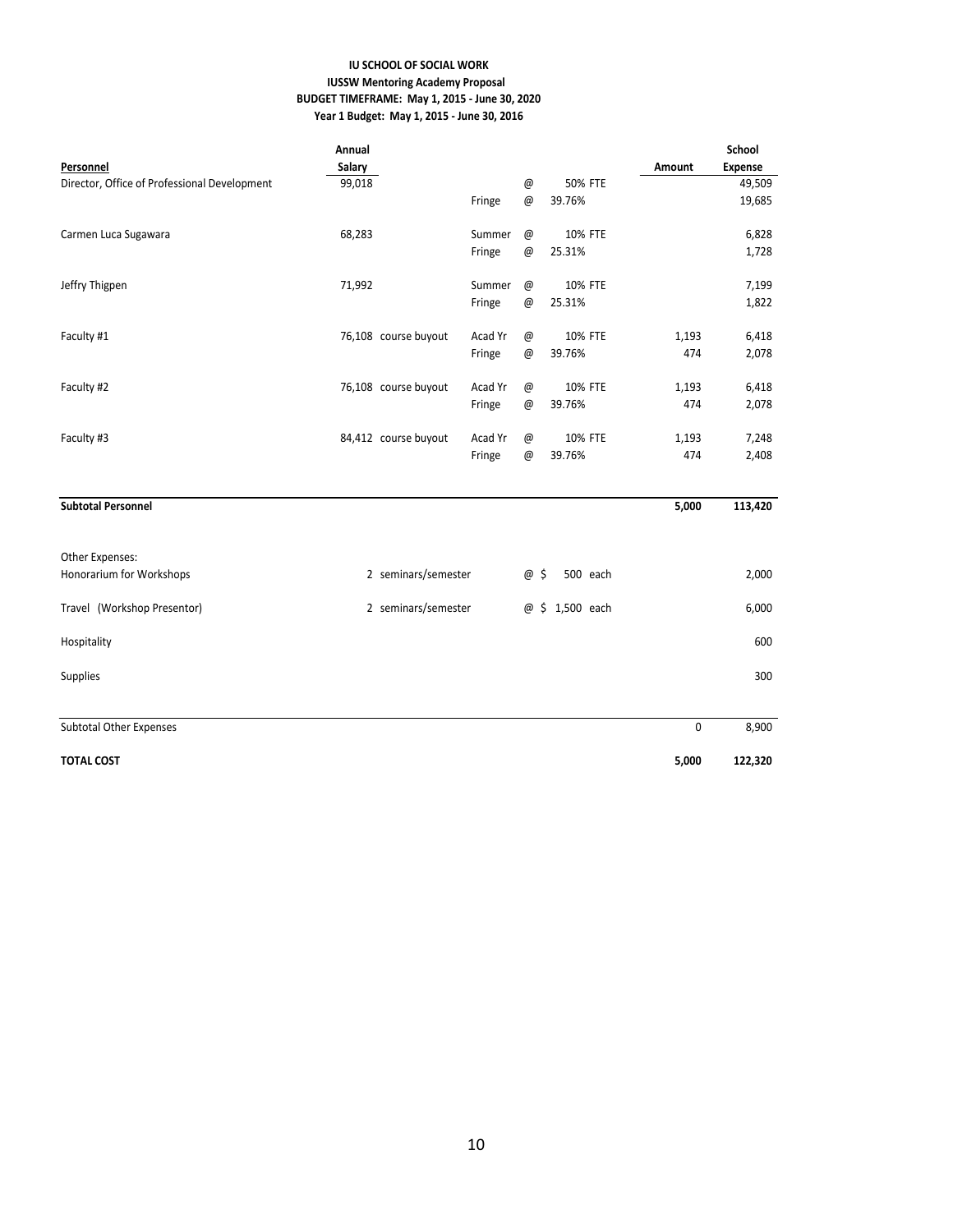

**INDIANA UNIVERSITY** 

February 2, 2015

Dear Review Committee:

I am delighted to support Drs. Thigpen and Luca Sugawara's proposal entitled *IUSSW Mid-Career Mentoring and Capacity Building Strategies: A path to professional development and career advancement*. This proposal is built on faculty's understanding and commitment to address this very important challenge in our school, and in higher education overall – that of preparing associate professors for advancement to full-rank.

The merits of this proposal rest on two important elements, which I applaud our faculty for considering when crafting this proposal. First, the initiative is anchored on a comprehensive assessment of our school's needs; Secondly, the proposal elements are echoed and supported by the literature on best practices for developing faculty mentoring programs. [*Here maybe the Dean would want to add something of his own thoughts on how our proposal meets the needs of the school.*]

I am delighted that our faculty is committed to making a difference in strengthening the institutional structure to further support mid-career faculty in their promotion and advancement to full-rank. ...

I am confident that this initiative will benefit not only our immediate school, but other higher education institutions that are faced with the same struggle of advancement and promotion of mid-career faculty to full rank. . Thus, I am in full support of Drs. Thigpen and Luca Sugawara's pursuit of this award and initiative, and I give them my highest recommendation.

Sincerely,

Michael A Poten

Michael Patchner, Ph.D. University Dean & Professor